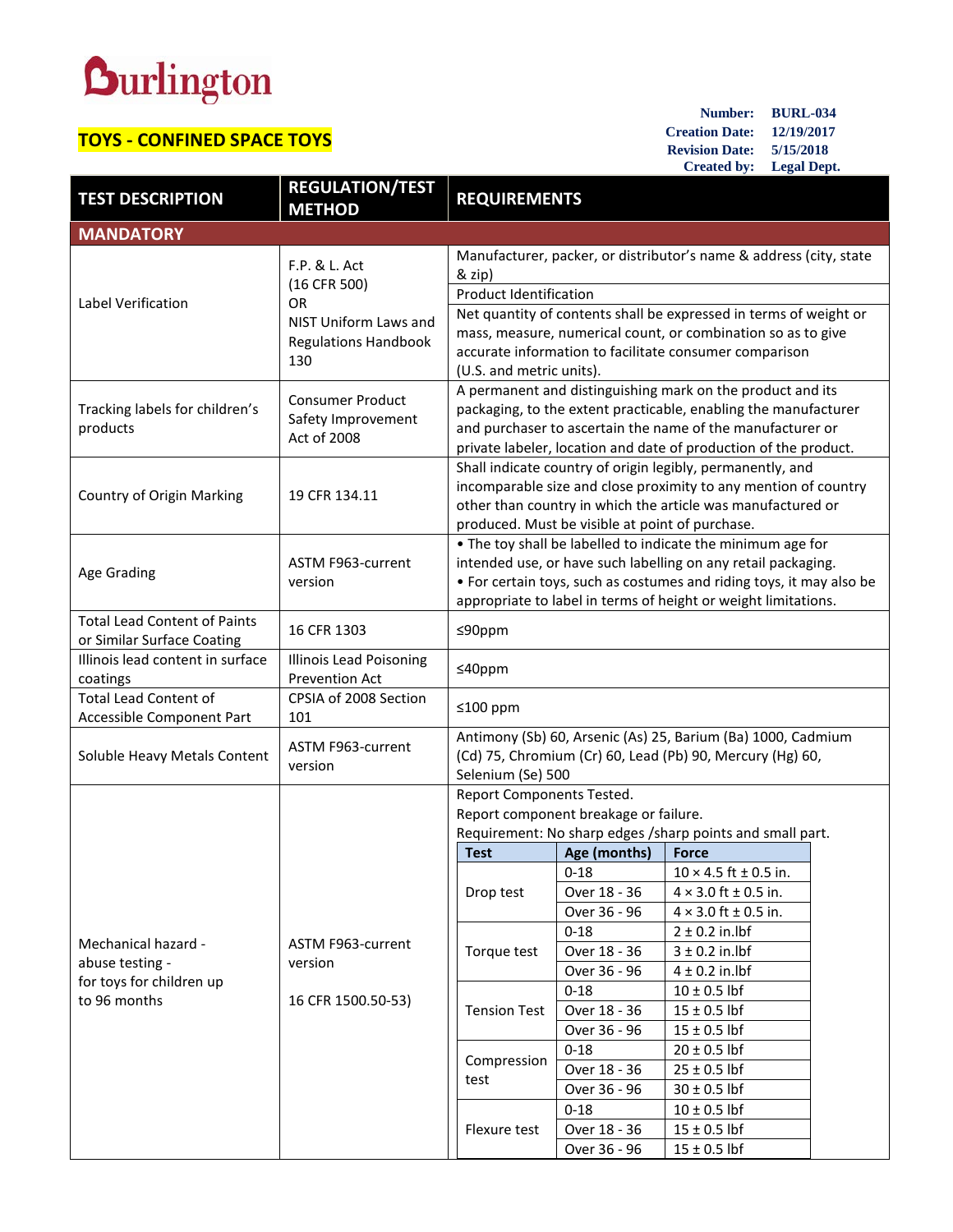

| <b>TEST DESCRIPTION</b>                                                    | <b>REGULATION/TEST</b><br><b>METHOD</b>               | <b>REQUIREMENTS</b>                                                                                                                                                                                                                                                                                                                                                                                                                                                                                                                                                                                                                            |
|----------------------------------------------------------------------------|-------------------------------------------------------|------------------------------------------------------------------------------------------------------------------------------------------------------------------------------------------------------------------------------------------------------------------------------------------------------------------------------------------------------------------------------------------------------------------------------------------------------------------------------------------------------------------------------------------------------------------------------------------------------------------------------------------------|
| Phthalates                                                                 | CPSIA sect. 108<br>Test method:<br>CPSC-CH-C1001-09.3 | - DEHP, DBP or BBP (For accessible plasticized material)<br>Each $\leq 0.1\%$ (1000 ppm)<br>- DIDP, DINP or DNOP (For accessible plasticized material that can<br>be placed in a child's mouth) Each $\leq$ 0.1% (1000 ppm)<br><b>Starting on 25-Apr-2018:</b><br>8 Phthalates<br>DEHP, DBP, BBP, DINP, DIBP, DPENP, DHEXP, DCHP<br>Each $\leq 0.1\%$<br><b>Exempted Plastics:</b><br>- Polypropylene (PP)<br>- Polyethylene (PE)<br>- Acrylonitrile Butadiene Styrene (ABS)<br>- High impact polystyrene (HIPS)<br>- Crystal and general-purpose polystyrene<br>- Medium-impact polystyrene (MIPS)<br>- Super-high-impact polystyrene (SHIPS) |
| <b>Small Parts</b>                                                         | 16 CFR 1501                                           | Toys intended for children under 36 months (3 years) of age shall<br>not include removable, liberated components, or fragments of<br>toys before or after use and abuse                                                                                                                                                                                                                                                                                                                                                                                                                                                                        |
| Accessible Sharp Points /<br><b>Sharp Edges</b>                            | 16 CFR 1500.48/49                                     | Shall not contain any hazardous sharp edges before and after use<br>and abuse tests, if intended for children under 8 years of age.                                                                                                                                                                                                                                                                                                                                                                                                                                                                                                            |
| California Prop 65                                                         | Warning label or<br>applicable testing                | In lieu of warning label, product should meet all applicable Prop 65<br>requirements.                                                                                                                                                                                                                                                                                                                                                                                                                                                                                                                                                          |
| Flammability                                                               | ASTM F963-current ver.<br>16 CFR 1500.44              | Less Than 0.1"/Sec.                                                                                                                                                                                                                                                                                                                                                                                                                                                                                                                                                                                                                            |
| <b>Confined Spaces</b><br>(Tents, chests, refrigerators,<br>space helmets) | ASTM F963-current<br>version                          | Toys that form enclosures must have:<br>- A minimum of 2 openings having a total area of least 1 in.2<br>placed at least 6 in. apart.<br>- One opening that is equal to the 2 - 1 in.2 openings expanded to<br>include the separation area provided this leaves opening areas of<br>1.0 in. 2 on either side of 6 in. spacing.                                                                                                                                                                                                                                                                                                                 |
| <b>MANDATORY STATES REGULATIONS</b>                                        |                                                       |                                                                                                                                                                                                                                                                                                                                                                                                                                                                                                                                                                                                                                                |
| Total heavy metals in<br>packaging                                         | <b>Toxics in Packaging</b><br>Clearinghouse (TPCH)    | Packaging shall not contain the sum of mercury, cadmium, lead<br>and chromium (VI) in concentration above 0.01% by weight.                                                                                                                                                                                                                                                                                                                                                                                                                                                                                                                     |
| <b>Plastic Bag Warnings</b>                                                | Various state laws                                    | Plastic bags with a thickness of less than 1 mil (0.001 inch) having<br>an opened end larger than 5 inches in diameter shall contain the<br>following warning statement or equivalent:<br>WARNING: To avoid danger of suffocation, keep this plastic bag<br>away from babies and children. Do not use this bag in cribs, beds,<br>carriages or playpens. This bag is not a toy.                                                                                                                                                                                                                                                                |
| <b>Flame Retardants</b>                                                    | Various state laws                                    | Not Detected.<br>Polybrominated biphenyls (PBBs),<br>Penta-bromodiphenyl ether (pentaBDE)<br>Octa-bromodiphenyl ether (octaBDE)<br>Tris (2,3-dibromopropyl) phosphate (TRIS)<br>Decabromodiphenyl ether (DecaBDE)<br>Tris(2-chloroethyl) phosphate (TCEP)<br>Tris(1,3-dichloro-2-propyl) phosphate (TDCPP)                                                                                                                                                                                                                                                                                                                                     |
| Washington lead, cadmium<br>and phthalates on children's<br>product        | Washington Children's<br>Safe Products Act<br>(CSPA)  | ≤40 ppm Cadmium;<br>≤90 ppm Lead;<br>≤1000 ppm Phthalates (combined).                                                                                                                                                                                                                                                                                                                                                                                                                                                                                                                                                                          |